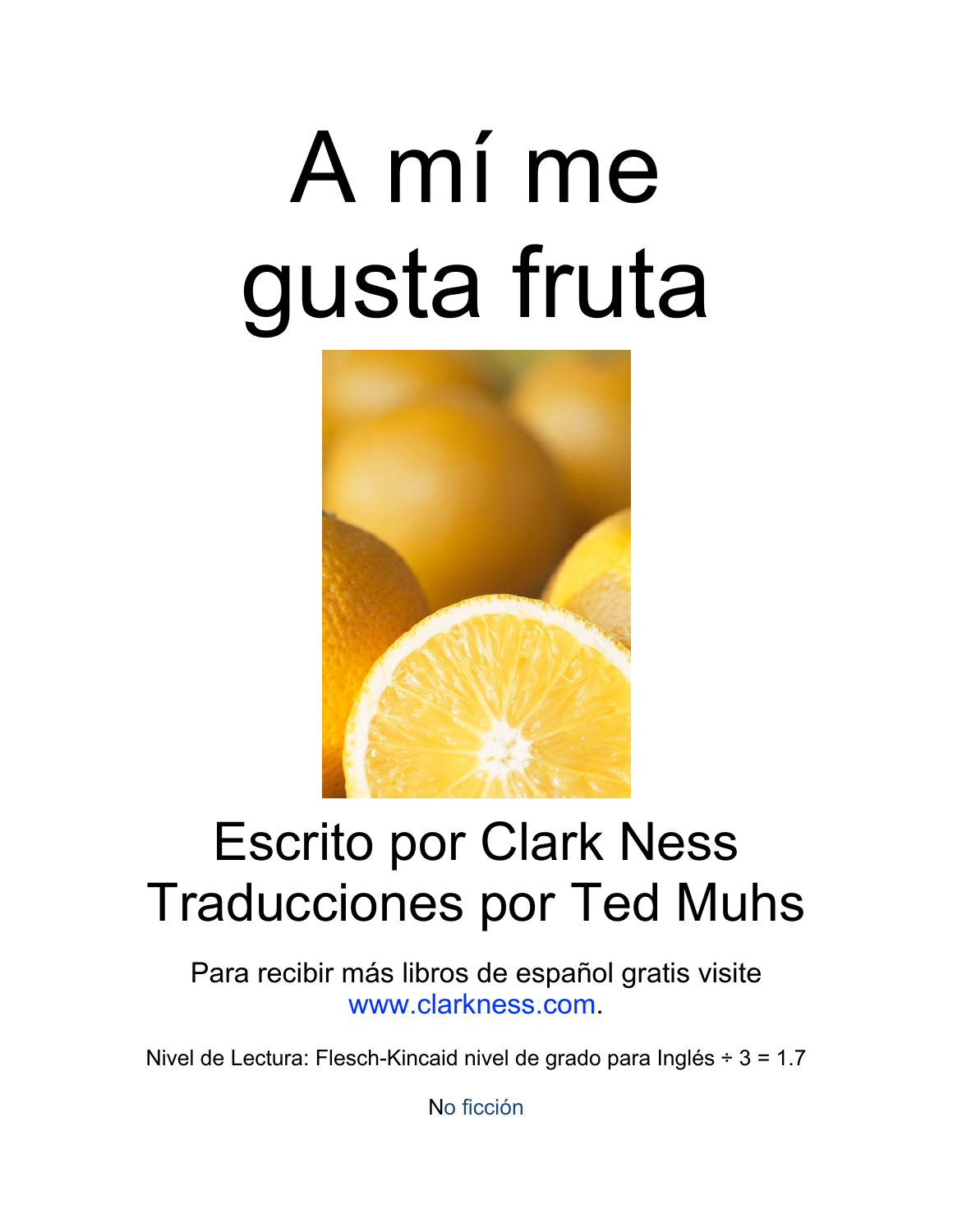

#### Las naranjas son una fruta. A mí me gustan naranjas.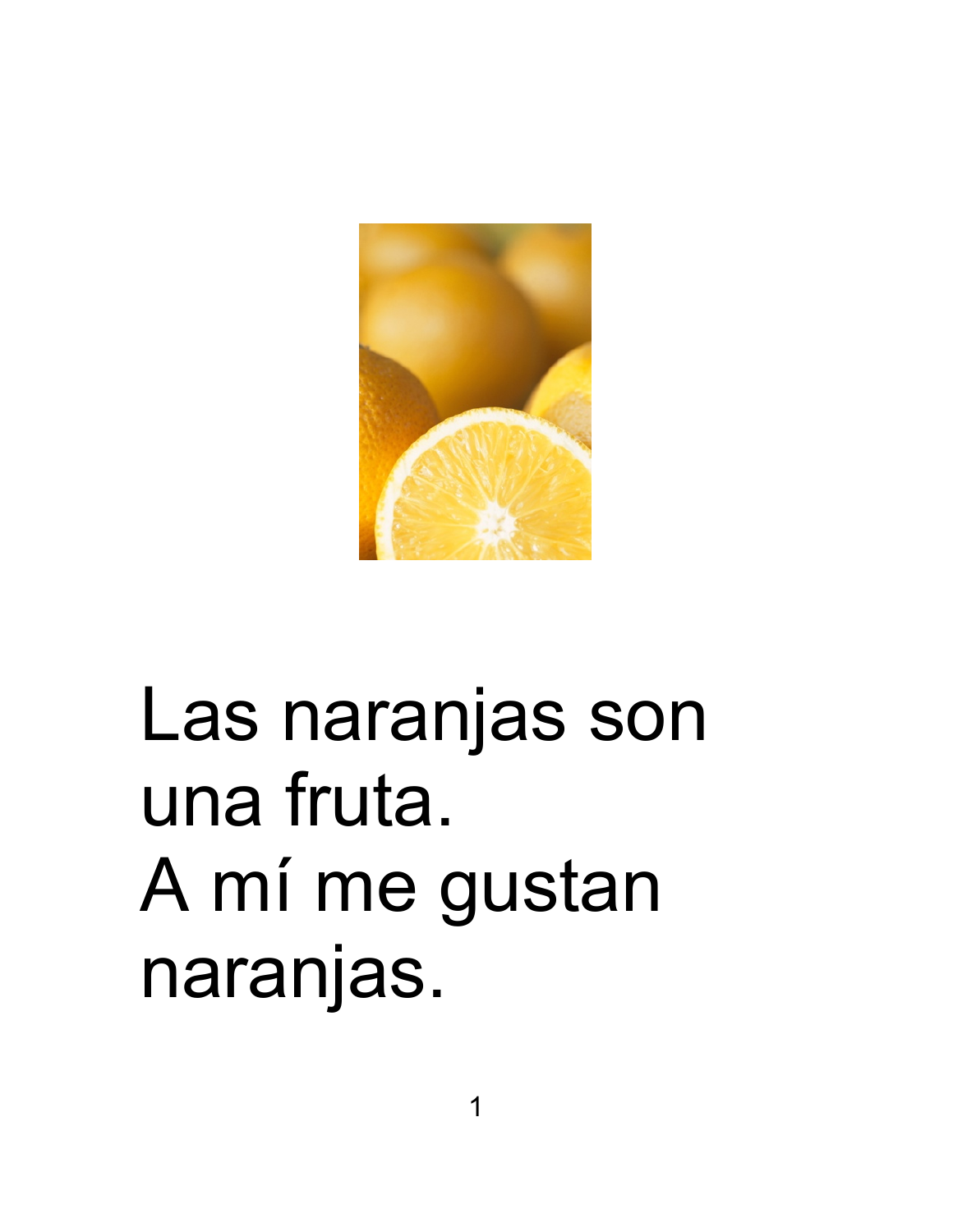

#### Las manzanas son una fruta. A mí me gustan manzanas.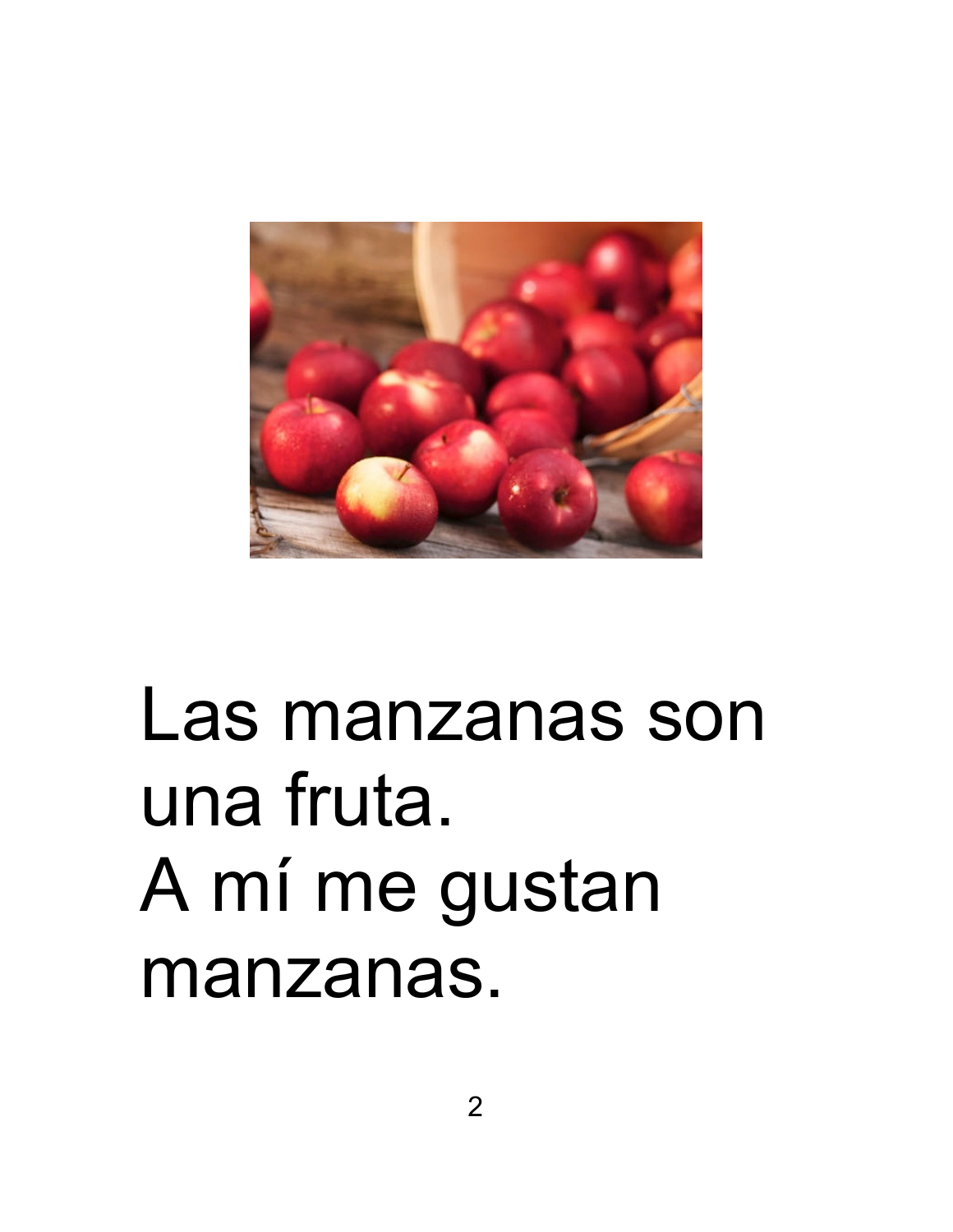

### Las bananas son una fruta. A mí me gustan bananas.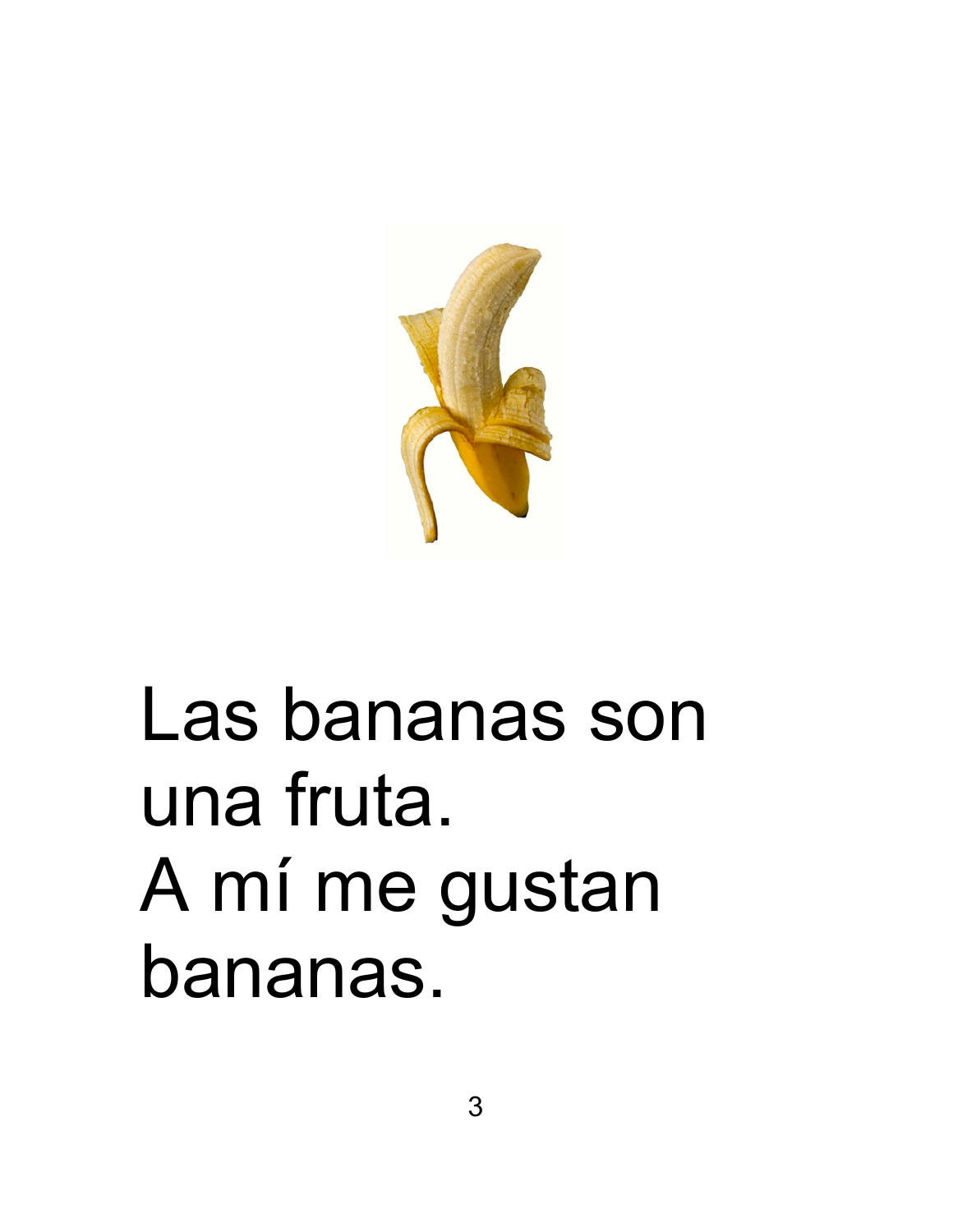

### Las uvas son una fruta. A mí me gustan uvas.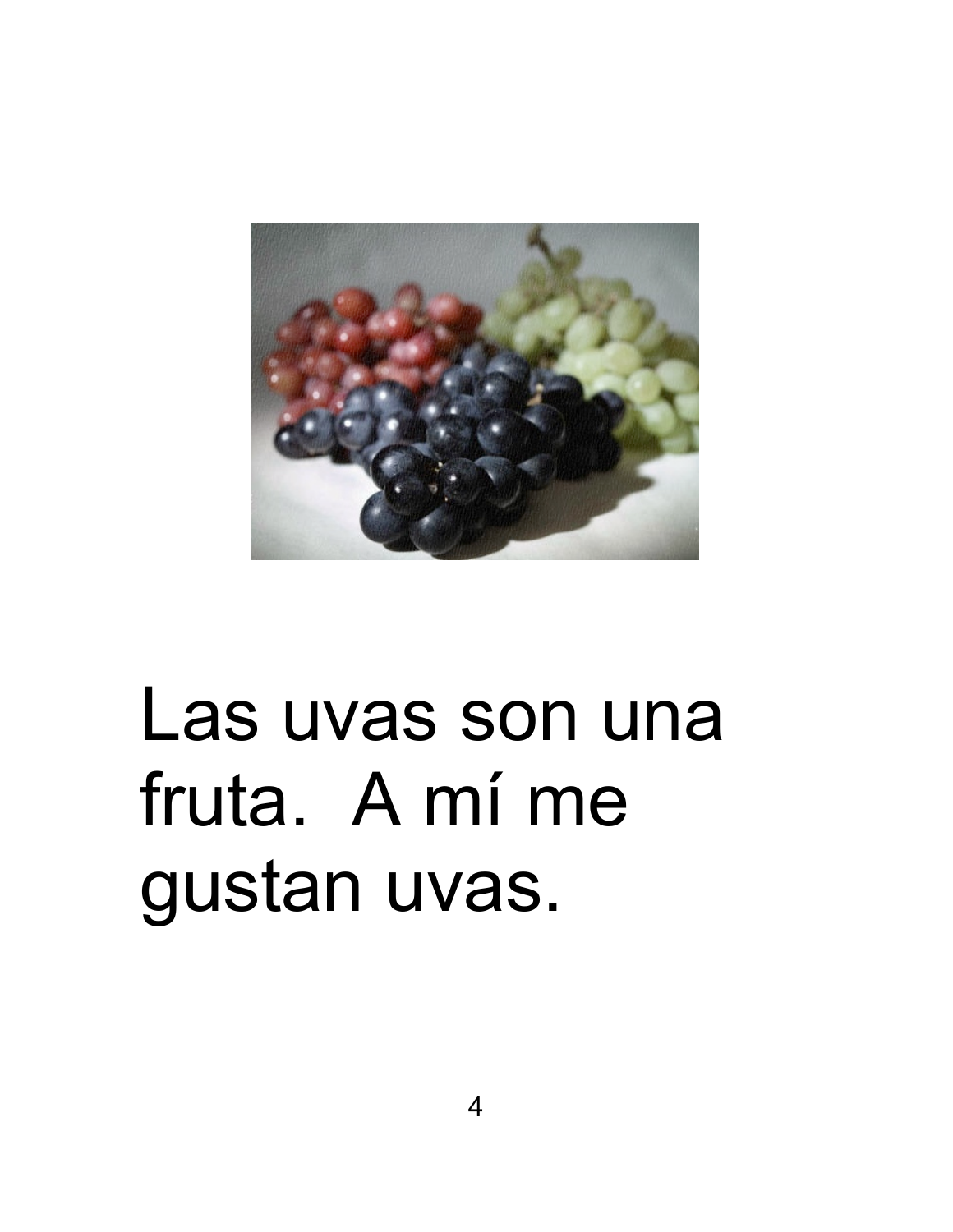

Photograph © Gabriel Currie - www.sxc.hu

# Las fresas son una fruta. A mí me gustan fresas.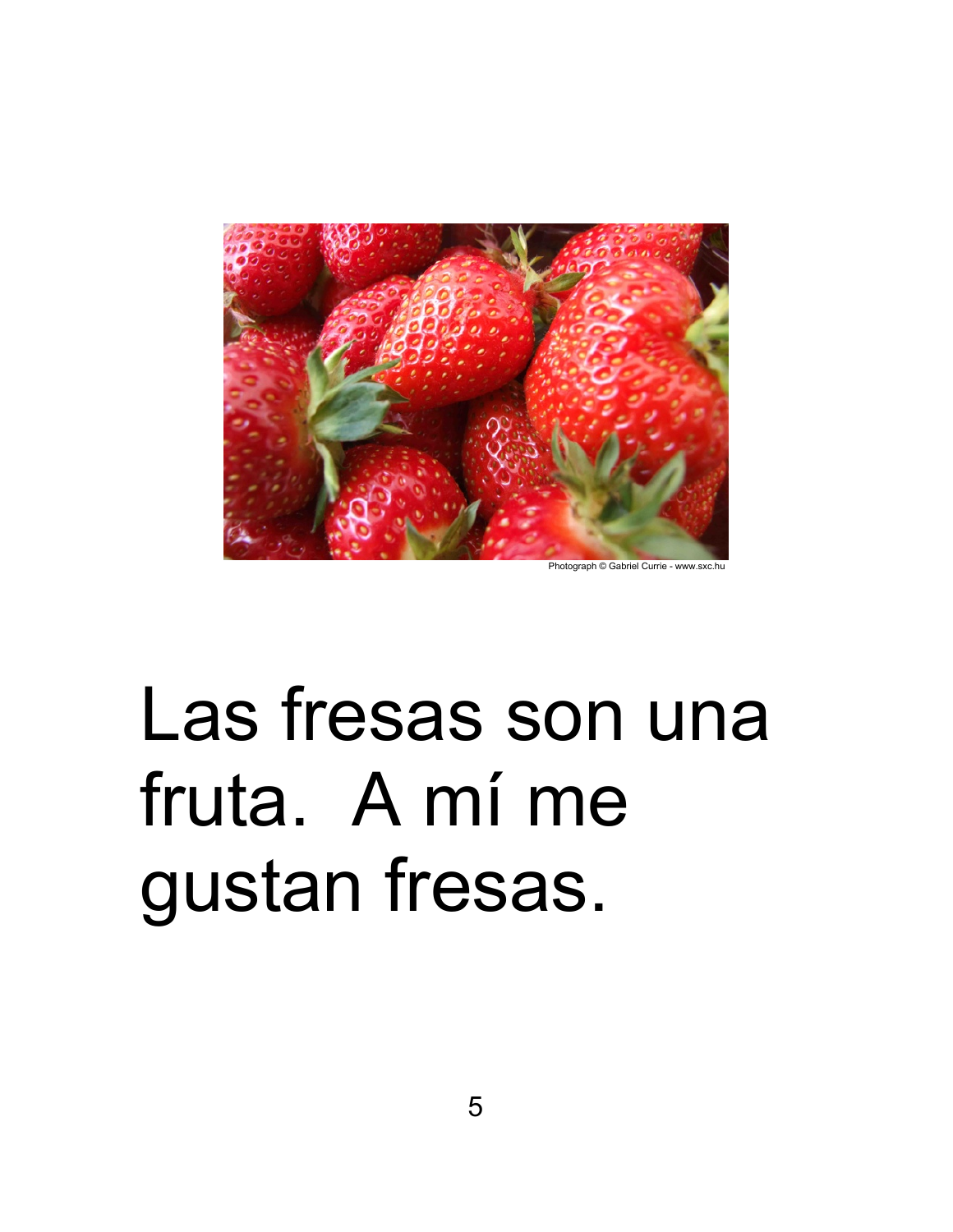

Photograph © Carlos Alvarez - www.sxc.hu

### Los duraznos son una fruta. A mí me gustan duraznos.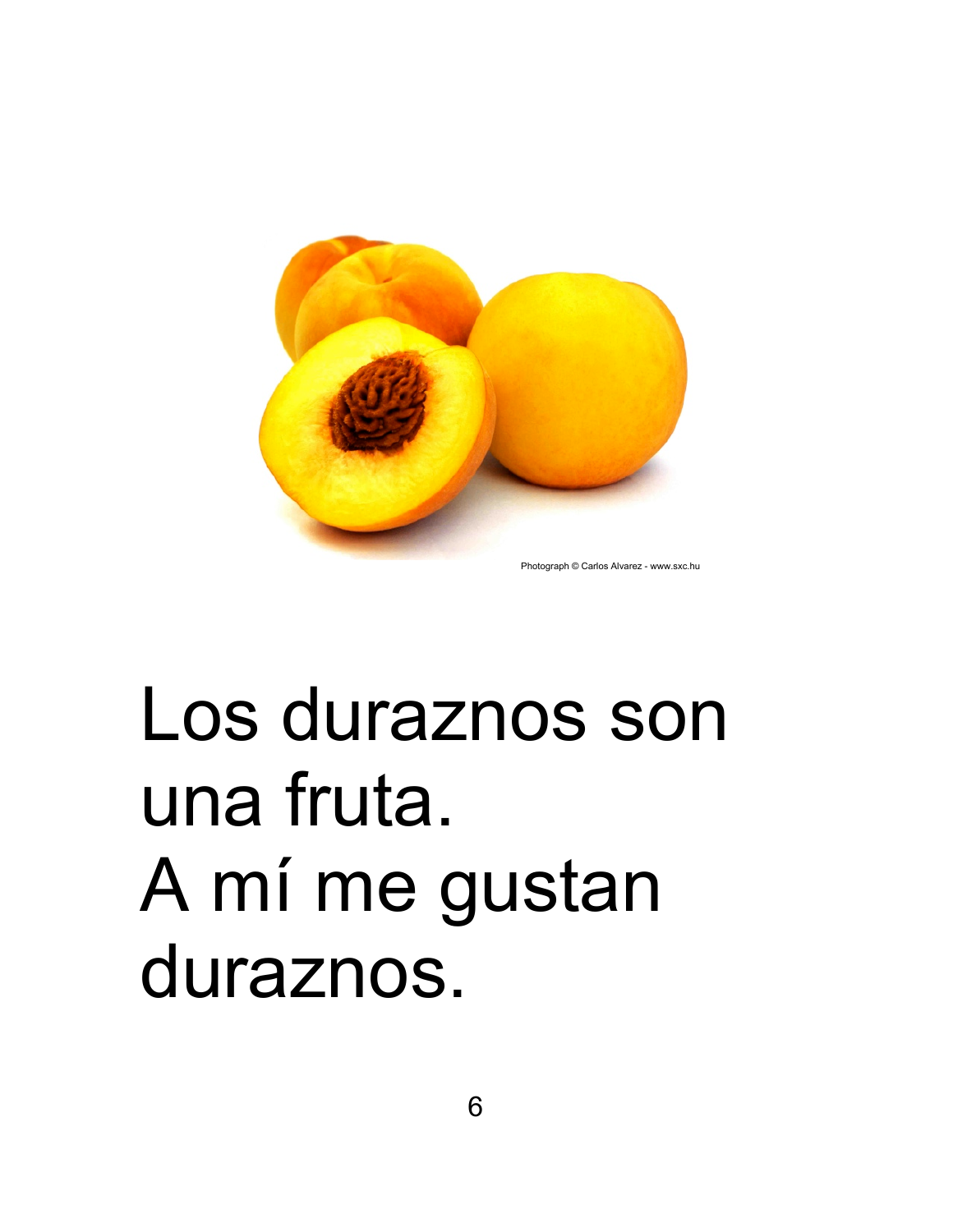

# Los limones son una fruta. A mí me gustan limones.